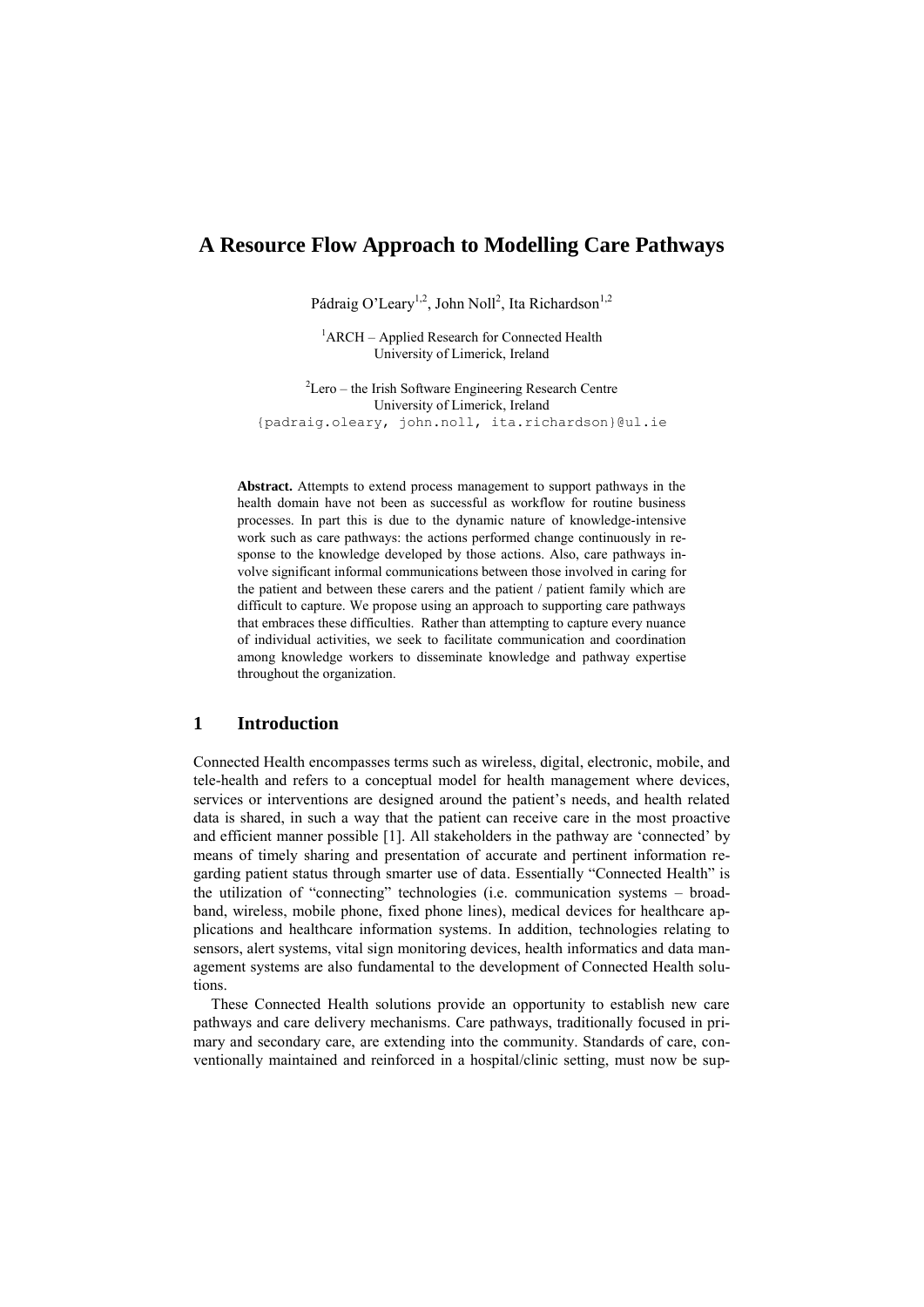ported in a community setting and encompass the new information flows from Connected Health solutions. This affords a significant opportunity to improve care pathways and develop best practices around Connected Health solutions.

As a model for healthcare provision, Connected Health offers many potential benefits. However, the conceptual shift from a model of healthcare where patient care is provided by an individual doctor to a model where care is provided by a team of heath care professionals also poses many challenges. It comes from teams of healthcare professionals who can have access to a lot of, often, too much, information. These healthcare professionals work together to understand prevention and treatments, and often use individual patient data, aggregated data and information from multiple sources. Patients may be using medical devices from mobile phone applications to regulated monitors, which are also data collection points. The difficulty healthcare professionals are faced with is how to use this data to make informed decisions about the care pathway which the patient should follow to ensure that preventions and treatments are efficient and effective.

In this paper, we report on applying a modelling approach to define care pathways and information flow in a Connected Health environment. The model specification can then be parsed and interpreted by a pathway support system. The modelling approach enables pathways to be modelled as independent "pathway fragments" representing activities performed by a single actor. Each fragment is a specification of the control flow from one action to the next that leads to the completion of an action. Coordination among concurrent activities performed by different actors is modelled as resource flow while dependencies among coordinated activities are represented by the resources shared by concurrent activities. This work contributes to a larger project which seeks to model workflow and information flow in connected health settings [2].

In Section 2 we provide a background to applying this approach. In Section 3 we show the rational and application of the approach using a simple example. In Section 4, we describe an implementation of process modelling using an idealized evidencebased pathway for a dementia patient. Finally, in Section 6 we describe our conclusion.

# **2 Workflow in Healthcare**

The healthcare domain relies on knowledge intensive work. Knowledge intensive work is different from routine work in that actors may perform knowledge intensive actions in different ways, depending on their intuition, preferences, and expertise. For example, novice actors who are performing the work for the first time may not have any knowledge about how to do the work. More experienced actors who have done the work before have some insight about how things should be done. Finally, there are experts, who know the process thoroughly and can readily improvise new solutions to problems. Due to this difference in their respective knowledge levels, different actors may do the same work in different ways. Consequently, the amount and nature of guidance required while doing the work is different. Thus, a modelling language for supporting knowledge intensive work must be flexible.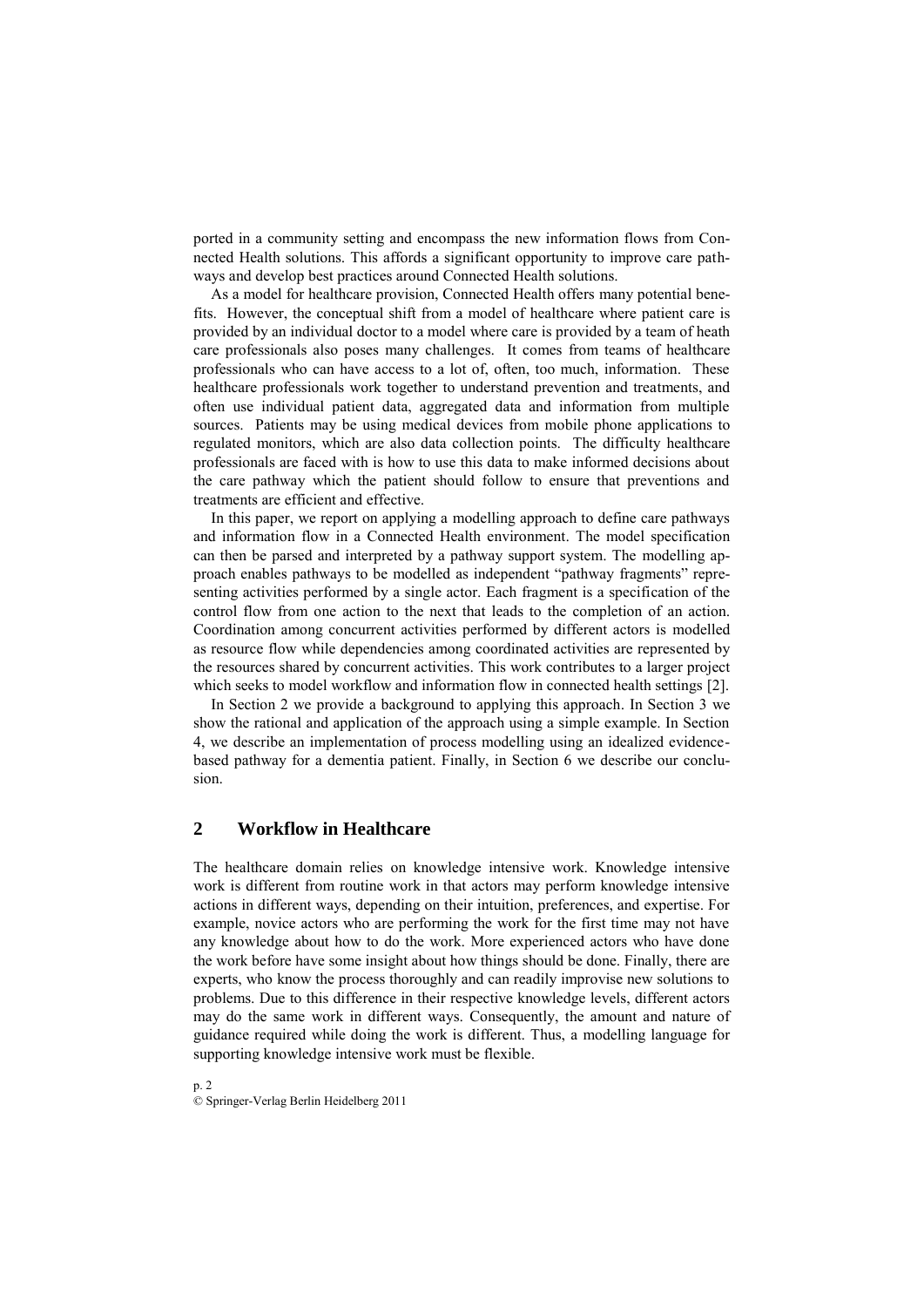Continuous change is also a key issue in the health domain. Changes may result from the introduction of new devices, new software applications, new personnel, or new guidelines, regulatory requirements or standards. Still other changes come as reactions to errors that have recently occurred locally. In part, this is due to the dynamic nature of such activities: actors in knowledge-intensive environments continually adapt their activities to reflect increasing understanding of the problem at hand, which understanding results from performing the knowledge intensive activities. Thus, the performance or enactment of knowledge-intensive work processes involves a continuous cycle of planning, action, review, and refinement. Any representation of workflow in healthcare must be able to handle this continuous change.

A workflow modelling language is any artificial language that can be used to express information or knowledge or systems in a structure that is defined by a consistent set of rules [3]. There is an enormous variety of modelling languages in existence. Modelling languages can be graphical (e.g. UML [4]), formal (e.g. Petri-Nets [5] or Little-Jil [6]), or control flow (e.g. PML  $[7, 8]$ ).

### **2.1 Formal Modelling**

Formal modelling processes is one paradigm for describing processes [9, 10]. This approach relies on rules or logical descriptions to describe the actions and then generates a model from the dependencies specified in the actions. The main advantage of this approach is that the modeller need only specify individual actions, and the associated tools will automatically generate a model with consistent dependencies. Two of the most popular formal modelling approaches in healthcare are Petri-Nets and Little-Jil.

Petri-Nets [5, 11] is an example of a formal modelling language and uses constructs underpinned by a mathematical model [12] to describe workflow. The advantages of Petri-Nets are the explicit synchronisation and concurrency, plus mechanisms for sequencing and routing of tasks in workflows. However Petri-Nets has a number of disadvantages [13] not least of which is the difficulty in representing dataflow. It is also difficult to model conditions that relate to attributes and information objects. These are required for modelling collaborative workflows that are typical for integrated health information systems for the effective sharing of health information and care resources.

Little-Jil [6] is formal modelling language based on co-ordination of agents. Little-JIL is based on a graphical representation of processes. This graphical representation is used to describe the order and communication between actions. A compiler is developed to translate a Little-JIL model into a finite-state machine. Properties of a workflow are specified as a property of the state machine. Finite state machine model checkers are used for verification of the model.

Through both Petri-Nets and Little-Jil are formal approaches they have a graphical representation. The advantage of this approach is that the process is displayed as a graph or flowchart that can be easily followed. However, the advantage of a graphical display erodes as the detail of the model increases.

### p. 3

<sup>©</sup> Springer-Verlag Berlin Heidelberg 2011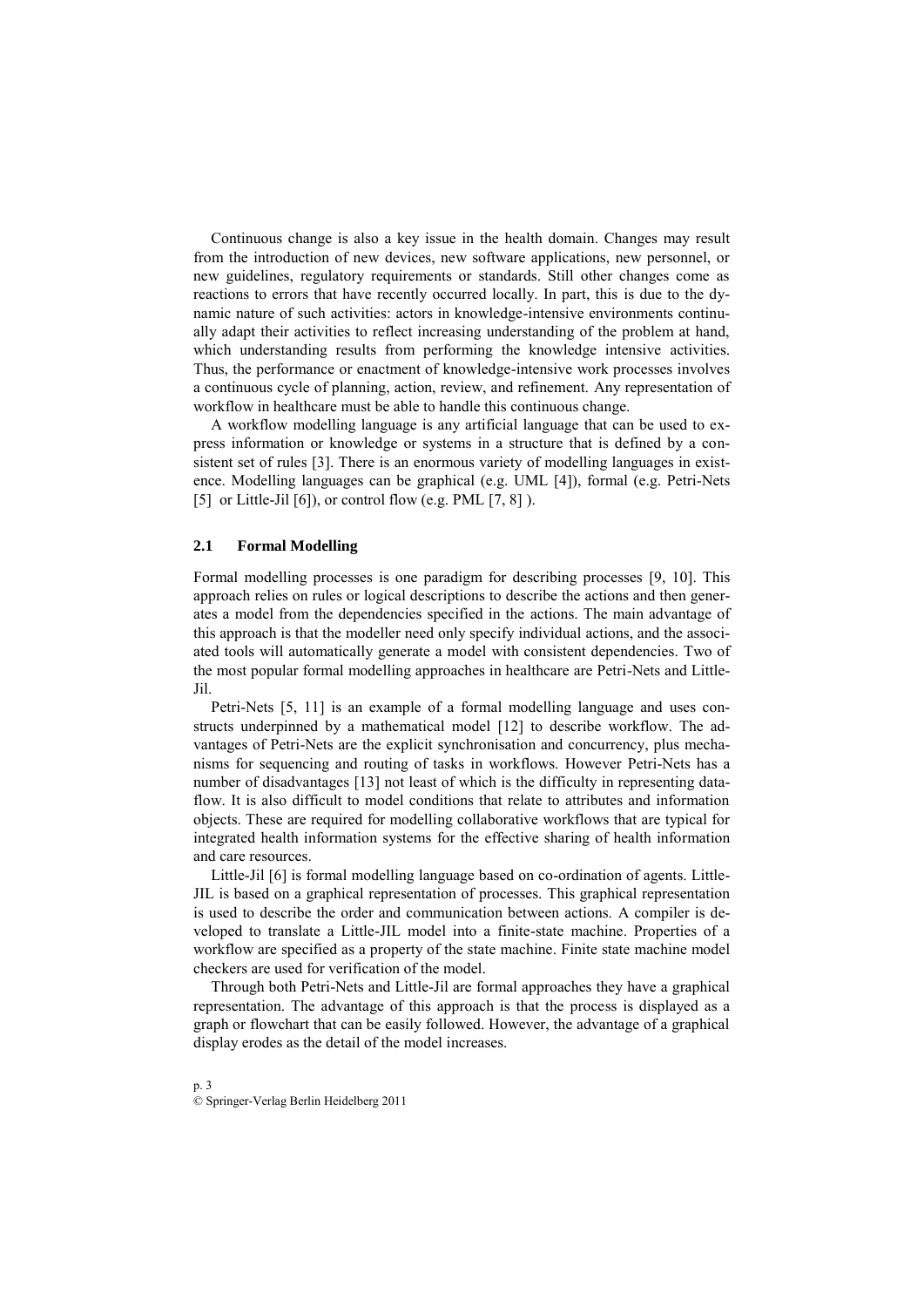The complexity of the language should not prevent a person without strong technical background from using the language. A non-technical person should be able to model the process without being encumbered by the syntactic requirements of the language. However, both Little-Jil and Petri-Nets assume some level of technical familiarity using syntax such as 'interface', 'agent' and 'exception'.

For the modeller, formal modelling approaches can make it difficult to control the order of actions in the process. If two steps are independent, but the modellers wants them to be performed in a sequence, then a false dependency must be introduced in order to achieve the desired results, which adds an unnecessary layer of complexity. This can produce undesirable results especially at high levels of abstraction. The semantics to provide control to a process are too low-level to adequately control an abstract model. If no rules are specified, then it is difficult to generate a model that accurately depicts the process at a high-level.

Common formal modelling approaches to adding flexibility is enabling exception handling capabilities. The focus is on changing the running instances of the process model to handle exceptional situations which may or may not be anticipated and which require the actor to deviate from the normal flow of work. The idea is that once systems have such capability, they will be able to handle dynamic work processes. Little-Jil uses exceptions to increase flexibility. Petri-Nets have been adapted to allow for exceptions [14]. Recursive Workflow Nets (RecWF-Nets) [15] are another formalism for the modelling and analysis of flexible clinical pathways. They allow users to deviate from the pre-modelled process plan during run-time by offering other alternatives (creating, deleting or reordering some sub-processes).

However these approaches are counterintuitive to how people think about processes. The order in which actions are performed is a primary concern when defining a process and the modeller should be able to control it. Therefore, rather than implementing the care pathway with a formal modelling language, the language we advocate is control-based with a resource flow focus, an approach called PML [7, 8].

## **2.2 Process Modelling Language**

PML (Process Modelling Language) enables control to be specified by the modeller, which allows her to describe the flow of control in the pathway. This method can be used to model abstract pathways, detailed pathways, and every layer of abstraction between the two [16]. At a high level of abstraction, the control is sequential, which allows the modeller to imply the dependencies without actually having to specify them. If it is later decided that the model should be more specific, the actual dependencies can be introduced. This method is more intuitive and reflects the steps that healthcare professionals normally take.

Previous work has demonstrated the value of resource flow models for documenting and analysing knowledge-intensive work [7, 17]. A resource flow model does not seek to capture every detail and nuance of a knowledge-intensive process; rather, it documents the major activities of a process, and the primary sequence in which they are performed through the production and consuming of artefacts. Using a resource flow specification of the pathway, the current state of the pathway can be inferred by

## p. 4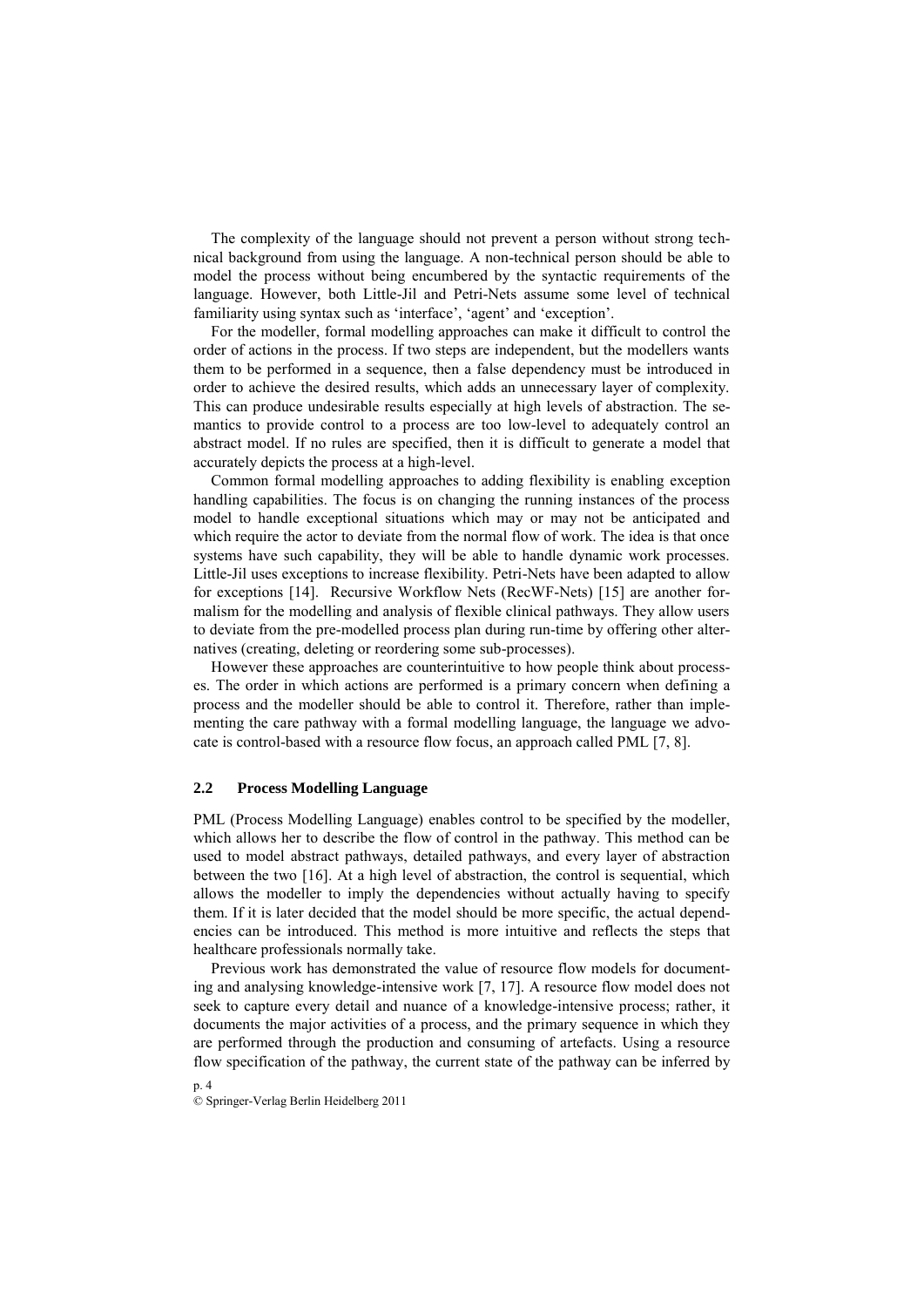observing the current state of the artefacts in the environment. Then, when the actor asks for advice, the pathway support system uses this inferred state and the process specification to provide guidance on what to do next. Since there is no enforcement of the nominal flow of actions specified in the process model, deviations can be easily supported.

Modelling pathway using resource flow models yields several benefits [16]:

- Resource flow models are low-fidelity, easy to specify, and can be generated rapidly.
- A resource flow model still captures the essential facets of a process, especially the resources consumed and artefacts produced by a given set of activities.
- Because they seek to represent only high-level detail, resource flow models are relatively stable; that is, they continue to be accurate descriptions of the high-level process, even as the details of process activities evolve in response to knowledge and experience gained with the problem.

Ultimately, we will use resource–flow care pathways to develop a support system that will guide stakeholders through pathway execution. For example, when a doctor requests assistance on the next steps for a suspected dementia case our model should provide them support in doing this. It is currently difficult for medical professionals to stay up-to-date on the latest recommended protocols without such assistance. Providing updated process models that can provide on-line guidance would help address this problem.

Our proposed approach targets the facilitation of communication and collaboration among knowledge workers to disseminate process expertise as widely as possible. In this approach, actors are given high-level guidance about what activities to perform, and how to perform them, through the use of low-fidelity process models. These specify a nominal order of actions, but leave actors free to carry out their activities as their expertise and the situation dictates.

In the following section, we will demonstrate the potential for this type of lowfidelity control flow modelling for care pathway representation.

# **3 Resource Flow Pathway Modelling**

An example of a low-fidelity model depicting a pathway is shown in Figure 1. This model shows the nominal sequence of activities involved in the treatment of a set of symptoms: the patient presents himself to a specialist clinician, an examination is undertaken and after which a diagnosis is made followed by a course of treatment.

This model captures both the important activities in a clinical treatment, and the main sequence, and is thus useful for discussing the pathway. But it does not capture all of the possible transitions between activities. Many experienced healthcare professions may delay diagnosis, may refer the patient to another clinician, or may attempt to treat patient symptoms if diagnosis is not possible. Occasionally, it is necessary to iterate over the examine and diagnose cycle – as a clinician attempts to diagnose

## p. 5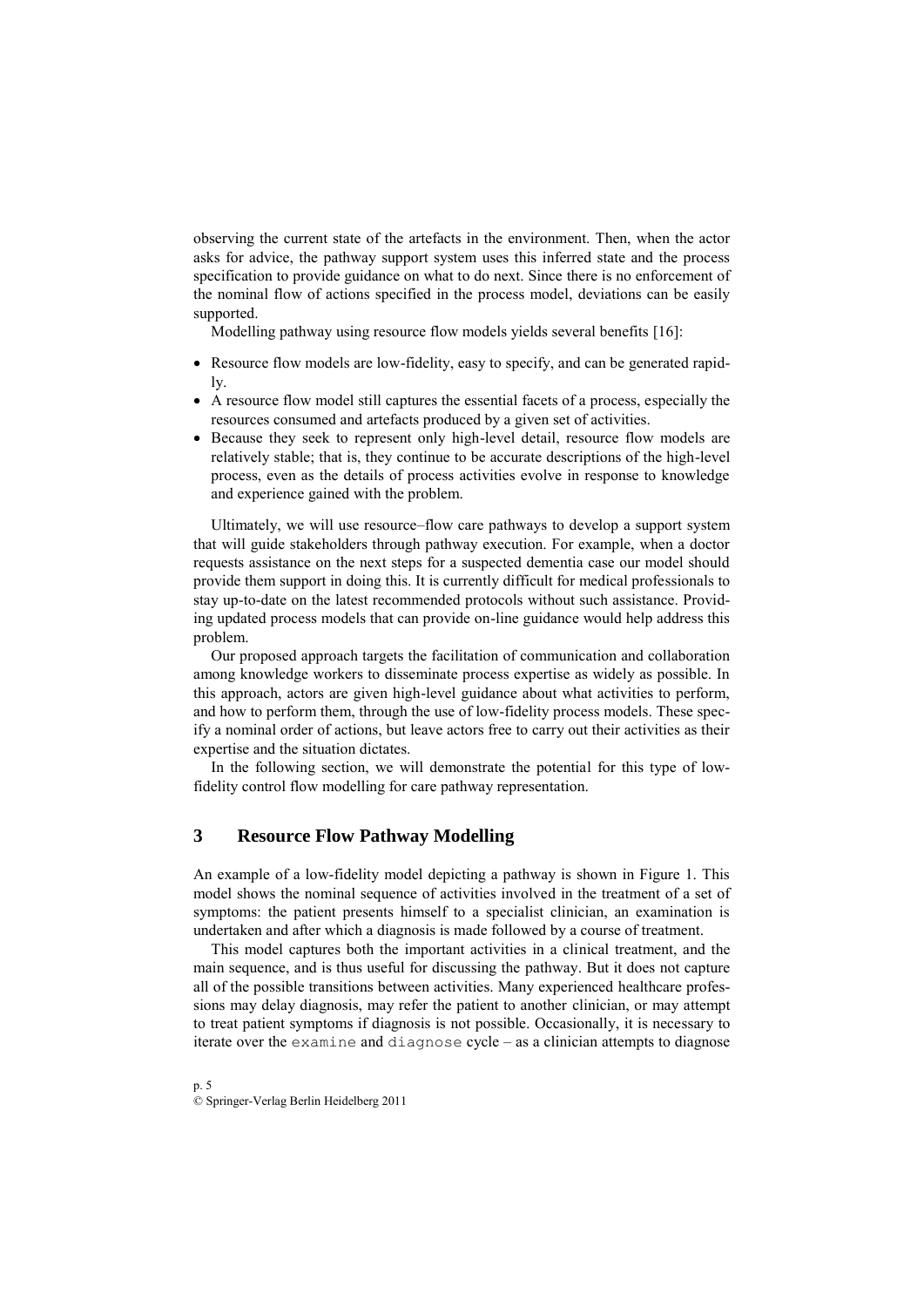from the generic to the specific. Figure 2 shows these additional transitions, represented by dashed edges.



**Fig. 1.** Specialist assessment pathway



**Fig. 2.** Specialist assessment pathway, augmented.

While this depiction is more complete, in that it represents all of the plausible transitions between actions, it is not completely accurate. For example, although the graph shows a transition from "Present to Specialist Clinician" to "Diagnose", it is not possible to take this transition until the "Examine" step has been successfully completed at least once: "Diagnose" requires examination artefacts, which is the output of the "Examine" step. Further, it's not clear that Figure 2 is more useful than Figure 1. As a guidance tool, a novice clinician might find the numerous transitions confusing, while an expert would already know that these additional transitions are possible.

The modelling approach we have adopted is based on the notion of low-fidelity process models. A low-fidelity model seeks to capture the essence of a process, while abstracting away as many details as possible. The modelling language allows the modeler to capture both the nominal control flow (the solid edges in Figure 2), and the conditions that constrain transitions outside the nominal flow (the dashed lines in Figure 2).

A PML specification of the model in Figure 1 is shown in the following page. The nominal control flow is represented explicitly by the iteration constructs and the ordering of actions in the specifications. The constraints on other transitions are expressed by provides and requires statements. These are predicates that express the inputs and outputs of each step (action) in the pathway, and thus the pre and postconditions that exist at each step in the pathway. Note that this simple specification captures the constraint that Diagnose cannot proceed until Examine is successful: the Diagnose action require a resource called examinationArtefacts, which is produced (provided) by the "Examine" action. Thus, until this action succeeds, Diagnose is not possible.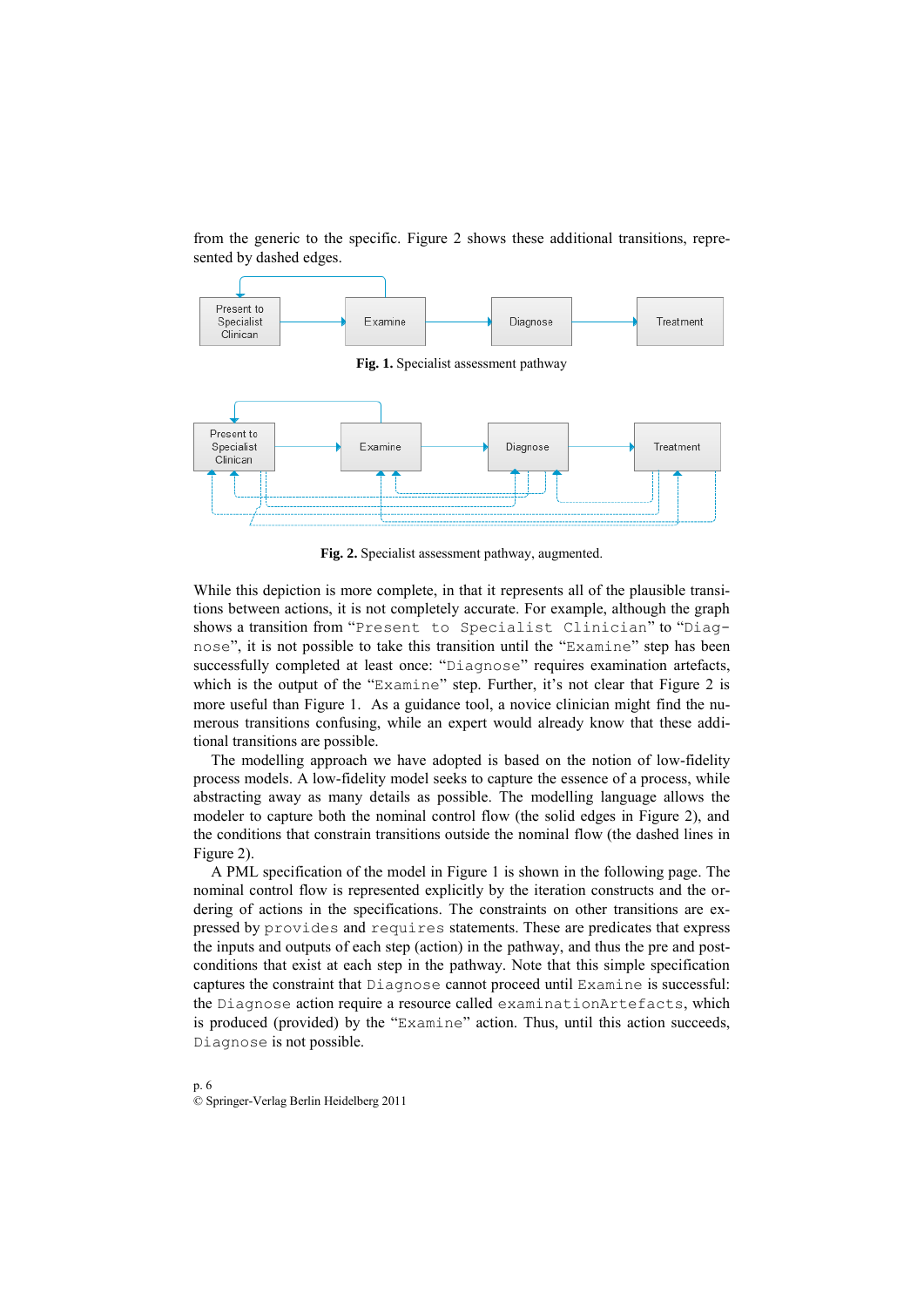*PML representation of Clinical Assessment Pathway* 

```
process ClinicalAssessment {
  iteration {
     iteration {
       action PresentToSpecailistClinician{
         requires { reportedSymptoms }
         provides { scheduleExamination}
 } 
       action Examine {
         requires { scheduleExamination }
         provides { examinationArtefacts }
       } 
     } 
     action Diagnose {
       requires { examinationArtefacts }
       provides { diagnosis } 
     } 
     action Treatment{
       requires { diagnosis}
     } 
   } 
}
```
## **3.1 Modelling Parallel Pathways**

A further complication in modelling the care pathway is that the clinical assessment pathway shown in Figures 1 and 2 does not exist in isolation. Other pathways produce and consume resources from this pathway, as depicted in Figure 4. This figure shows two cooperating pathways: the clinical assessment pathway of Figure 1 and Figure 2, and a parallel lab test pathway.

These pathways cooperate to result in an assessment for the patient: both start with some symptoms to develop their respective artefacts. In addition, the laboratory assessment pathway needs the output of the clinical assessment pathway (the examination artifact and the diagnosis artifact) to run laboratory tests. This dependency between the two pathways could be represented by an explicit link between the "Treat" and "Run Tests" actions (represented by the solid edge in Figure 3). But this approach has several difficulties.

First, it creates an explicit connection between the two pathways that does not always exist: healthcare professions could employ any of a number of different treatment pathways.

p. 7 © Springer-Verlag Berlin Heidelberg 2011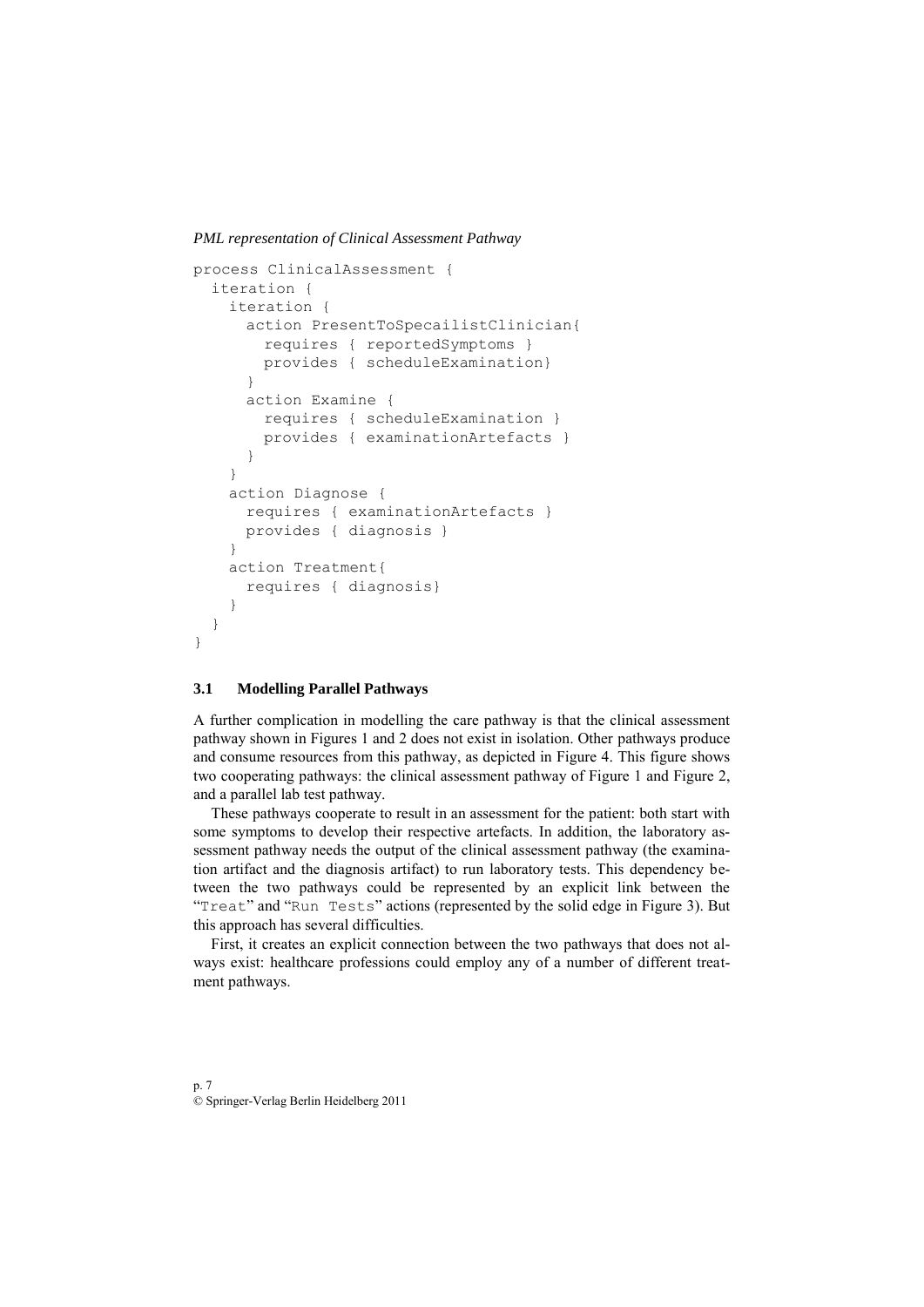

**Fig. 4.** Resource flow between pathways

Second, it requires both pathways to be maintained as a single model, which is often not the case. Different organizations are responsible for different pathways that they develop independently. Finally, it doesn't capture the true relationship between the pathways. Typically the laboratory assessment pathway requires a "Diagnosis" and "Examination Artefacts", which could, for example, include blood samples to run test so that the actual relationship is between "Diagnose" and "Run Tests" as opposed to "Treat" and "Run Tests." But the patient must have been examined before it can be accepted for testing so there is also a relationship between "Examine" and "Run Tests". From the test pathway point of view there is an "and" style relationship between "Diagnose" and "Examine", and "Run Tests".

The essential relationship between the two pathways is that the clinical assessment pathway produces examination and diagnosis artefacts for the lab pathway to test (Figure 4). It is not important to the laboratory pathway how the clinical assessment pathway diagnoses the patient or how they produce the examination artefacts. What is important is that they exist in a state suitable for the "Run Tests" action.

This relationship is represented in PML as the *PML representation of Laboratory Assessment Pathway*. This specification shows that the beginning of the laboratory assessment pathway depends on the availability of "symptoms". More importantly, the "Run Tests" action cannot begin until the "Present to Specialist Lab" and the "Prepare Tests" actions are completed.

p. 8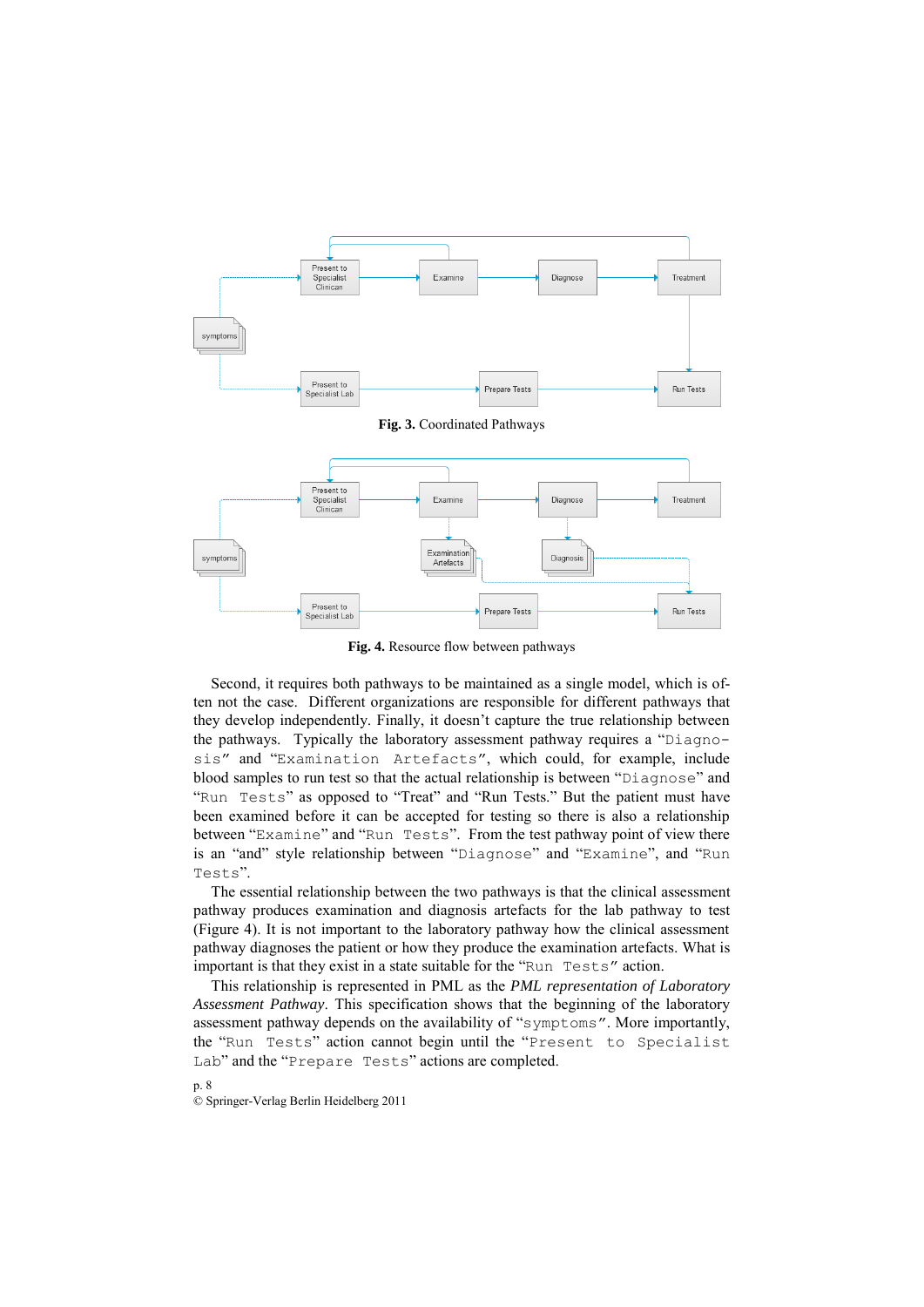Because the pathways are indirectly coupled, it is not necessary for all actions to be modelled, or enacted. Through a shared resource, enacted pathways can be coordinated with ad-hoc work or activities in another organization. Thus, the "RunTests" action can begin as soon as the "examinationArtefacts" and "diagnosis" resources are available, but these resources can be produced by any pathway, including a completely spontaneous ad-hoc pathway.

*PML representation of Laboratory Assessment Pathway* 

```
process LabAssessment{
  action PresentToSpecialistLab{
     requires { symptoms }
     provides { testPlan }
   } 
  action PrepareTests{
     requires { testPlan }
     provides { testSuite }
   } 
  action RunTests{
     requires { testSuite && examinationArtefacts 
       && diagnosis } 
     provides { diagnosis.status == "tested" }
   } 
}
```
# **4 Modelling Clinical Guidelines**

In the initial year of the research we are focusing on the understanding and modelling of the clinical preventions, treatments and control of dementia in the elderly. Recently, the National Health Service in the United Kingdom has made the Map of Medicine (MoM) available to healthcare professionals.

The Map of Medicine [18] is a visualization of the ideal, evidence-based patient journey for common and important conditions that can be shared across all care settings. The decentralized nature of care pathways relies on the guidance of a defined pathway to provide cohesion between various stakeholders. The MoM is a web-based tool that can help drive clinical consensus to improve quality and safety in any healthcare organization. In the MoM the key interventions are described and references to the guidelines and the overall available literature are made available. The pathways can be one of the tools to organize daily clinical practice, based on the evidence-based content of the MoM.

p. 9 The MoM care pathway for dementia has two components: assessment of dementia and management of dementia. The first entails detailing how dementia should be assessed and diagnosed. The second is based on managing dementia until end of life. Each stage is comprised of a series of actions related to fulfilling the next stage in development. The management of dementia pathway is given in Figure 5 and pro-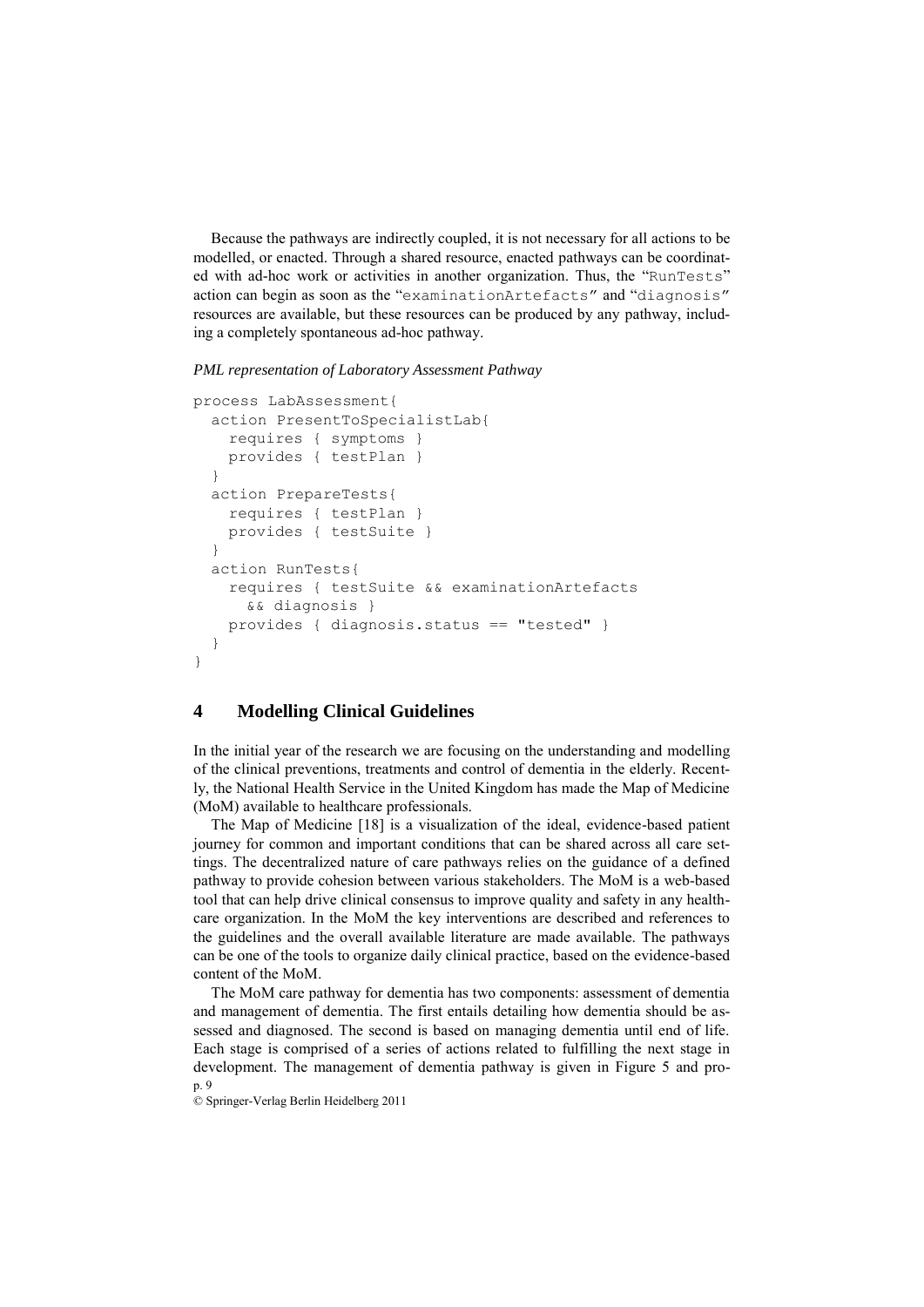vides a summary of the actions involved. In the following section, we discuss our experiences in modelling this pathway using PML.



## **4.1 Modelling Map of Medicine Dementia Management**

**Fig. 5.** Action flow in Map of Medicine

On first inspection of the map it is clear that the model is in a basic state in that it includes control and resources, but no attributes or expressions. Inconsistencies are typically introduced into a model because of a failure to specify requirements for an action. In PML, this translates to the failure to require or provide a resource in an action. Each graphical activity contains a detailed description of the underlying pathway. Interpreting a natural language pathway descriptions, such as that used by the MoM, is based on user interpretation.

Since the top level map is described graphically, we first captured the control flow as a PML model with empty actions. Abstraction and hierarchical decomposition facilitates developing the model incrementally. We had to continually make choices about the number of levels into which an action should be decomposed and about the level of abstraction that was required. A first pass was made to understand and represent the pathway only involving step decomposition and control flow.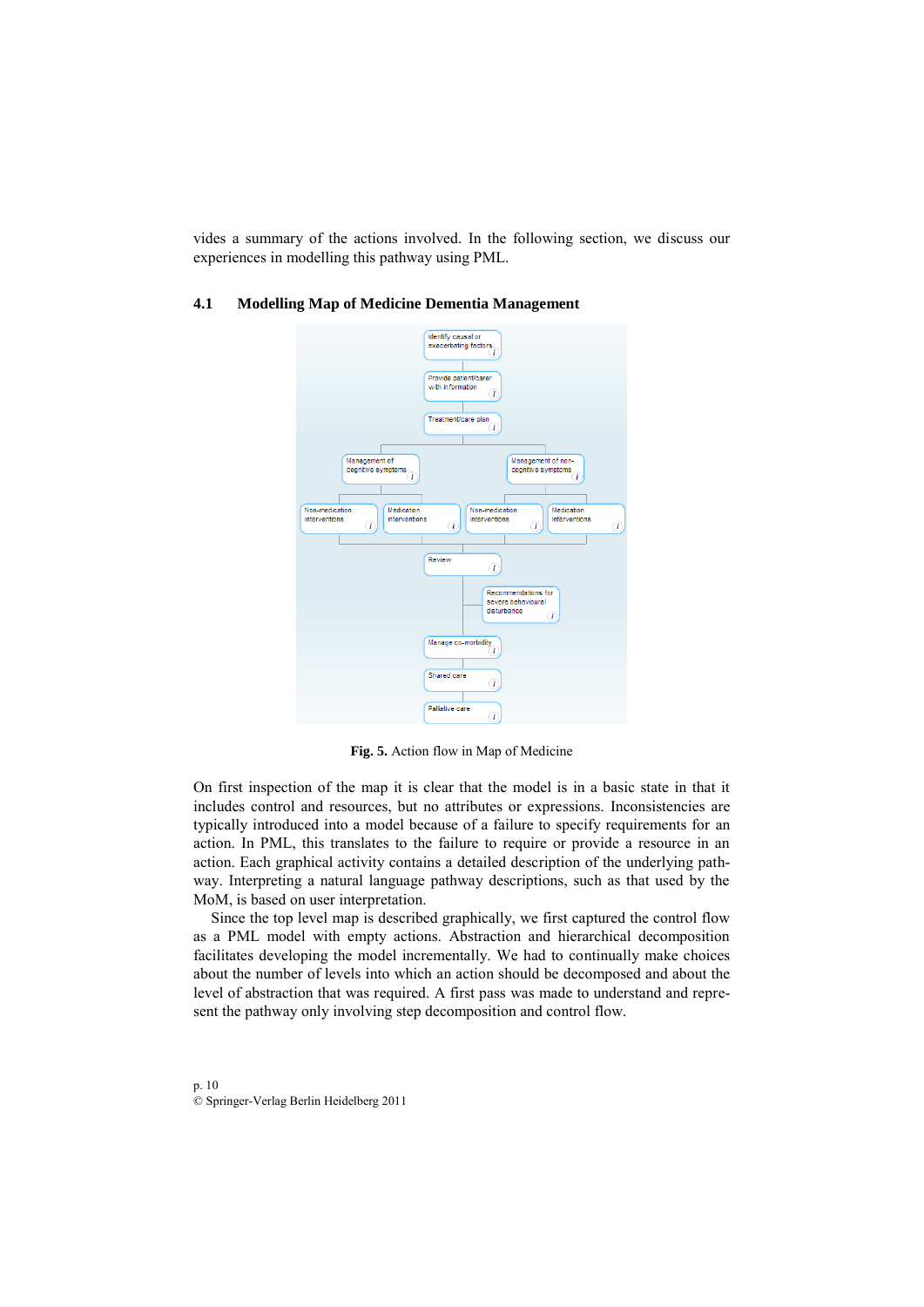

p. 11 © Springer-Verlag Berlin Heidelberg 2011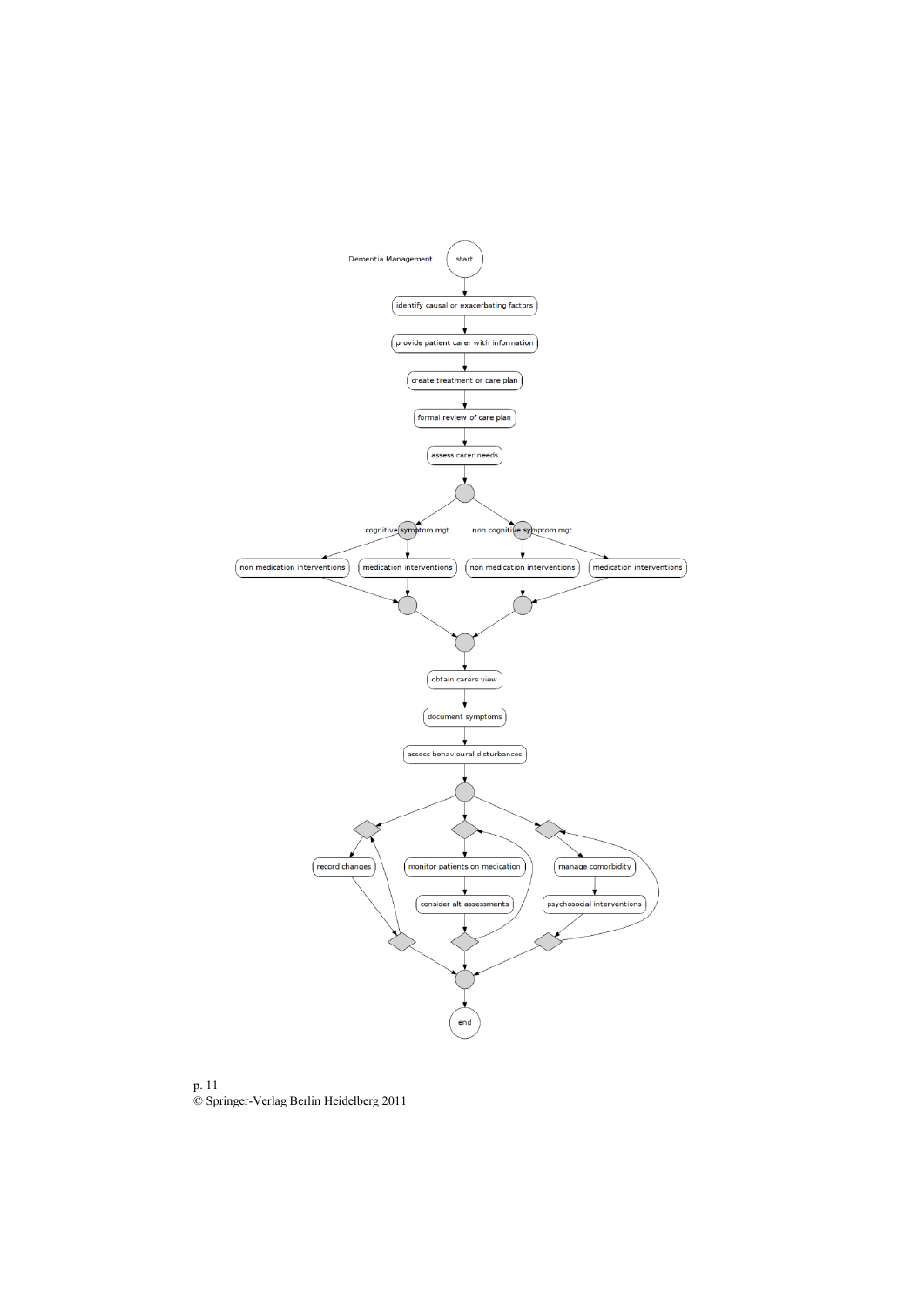#### **Fig. 6.** Resource flow representation of Dementia Management

When examining provided and required resources, the MoM pathway is discussed at two levels of detail. High level actions refer directly to activities (Treatment/care plan, Management of cognitive symptoms, and Management of non-cognitive symptoms) which are graphically illustrated in the MoM. The lower level activities are extracted from the pathway textual descriptions associated with the higher level activ**ities** 

The natural language description used allows lots of room for user interpretation in the description of activities. Artefacts are defined but never used, artefacts are required but never created, high level actions are explicitly documented but low level activities are implicitly defined.

By modelling the MoM an inconsistency can be observed between the MoM graphical representation and the flow of resources. For instance, the Review action in the map is represented as occurring once as part of a linear control flow. However the natural language description of the action talks about the action being "assessed and recorded at regular intervals" [18]. In Figure 6 this is represented as the Record Changes action and is iteratively modelled. A second instance and a sub section of the Review action describes the monitoring of patients at three month intervals: "continue to carry out 3-6 monthly review of disease progression", "consider alternative methods of assessment for patient". These two actions are represented iteratively in Figure 6 as "monitor patients on medication" and "consider alt assessments".

Resource flow errors fall into four categories: those requiring and providing no resources (*empty*), those only requiring resources (*black holes*), those only providing resources (*miracles*), and those that provide resources other than those that they require (*transformations*).

For example, the actions "Management of non-cognitive symptoms" and "Management of cognitive symptoms" do not require or produce any resources therefore we can class them as *empty* actions. However, both actions are filtering patients based on a set of symptoms. However the resource that is providing symptom information is omitted.

In the MoM *transformations* occur in the pathway. These *transformations* typically occur due to two possibilities: the *transformation* is correct and the pathway should not consider the created resource, or the *transformation* is indicative of a change to a resource that was not specified as a requirement to the action. The only possible way to determine the actual meaning is to carefully inspect the pathway description and the context of the *transformation*.

An example of a transformation is the "create treatment or care plan" action. The required resource is "patient history" and the produced resource is "care plan". Action "formal review of care plan" is an example of where a transformation is improper. Here rather than a transformation where a new resource is produced after "formal\_review\_of\_care\_plan" we consolidate resources to a single re-

#### p. 12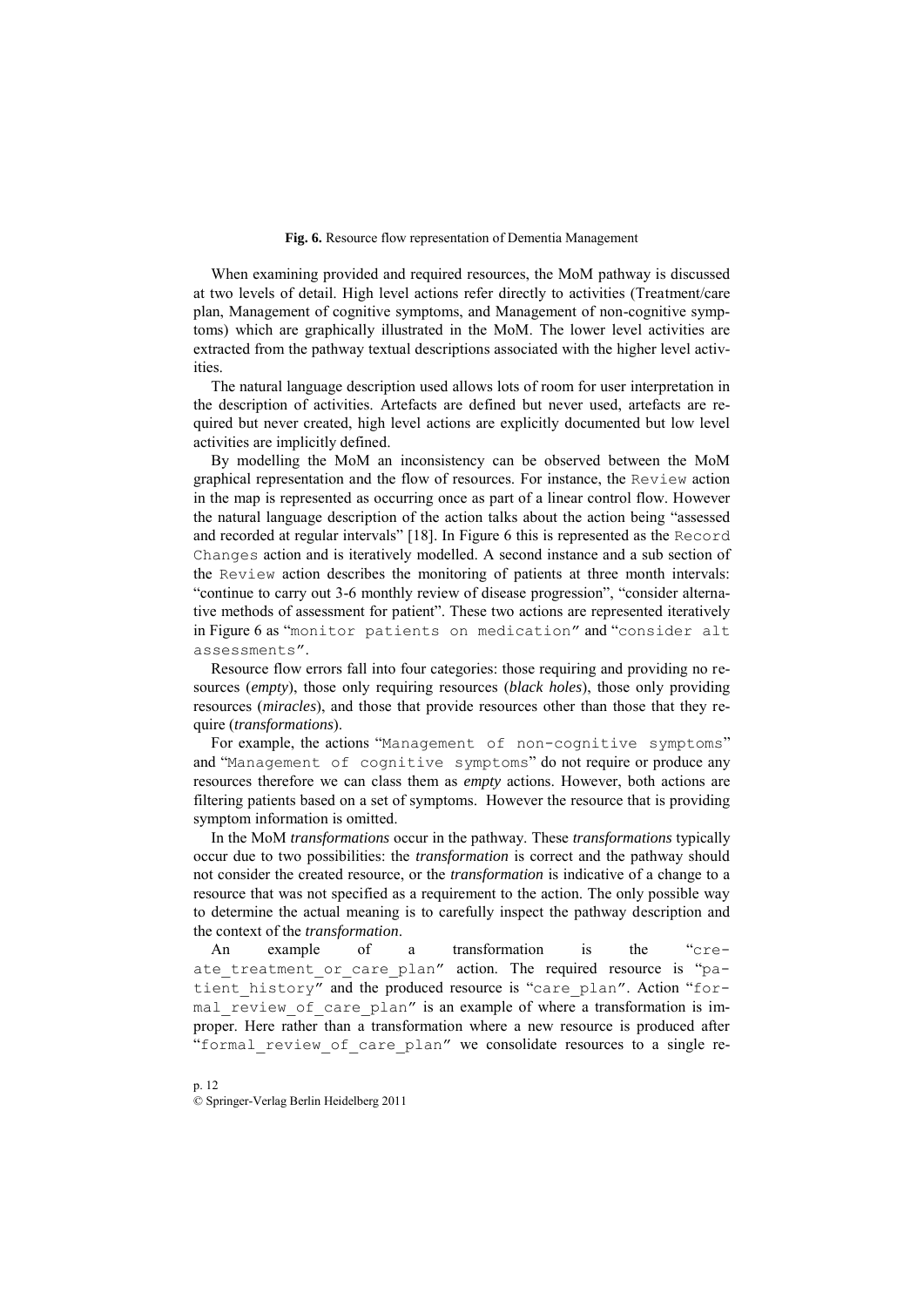source and using attributes. We can reconstruct the action and describe it more accurately as:

```
PML description of formal review action 
action formal review of care plan {
     agent {person && carer}
     requires {care_plan}
    provides {care plan.reviewed == "true"}
}
```
Though a report of an unprovided resource can mean a misrepresentation of process, it can also be indicative of a resource that should pre-exist the process. "Identify causal or exacerbating factors" requires the resource "Guidelines For Treatment Of Patients" but this is the first action in the MoM pathway which means the resource cannot be specified prior to its use. Therefore identifying resources that should be considered inputs to the pathway is a key predeterminant for pathway execution. Outputs to the process should also be specified.

Resources that are provided by an action but are not later used in the pathway could be the result of a misspecified resource or an action does not note that it requires a certain resource. "care\_plan" in action "monitor patients on medication" is produced but not consumed in the pathway.

Correcting the mistakes found in the previous revision results in a model that produces no errors when checked, which ensures that the model is satisfied with the way dependencies are built. Though this does not indicate that there are no problems in the pathway, the model errors have been effectively removed. The final model is shown in Figure 6.

Our experience suggests that these sorts of detailed and complex pathway models should be developed incrementally. This would allow high level, more-abstract views of the pathway to be validated before more-detailed models are developed. The scope and granularity of the model should be determined by the questions the model is intended to address. There is no doubt that detailed models require more effort to develop and maintain, but provide more definitive, in-depth feedback.

## *PML representation of Map of Medicine Dementia Management pathway*

```
p. 13
process Dementia_Management {
  action identify causal or exacerbating factors {
    requires { Guidelines For Treatment Of Patients }
   } 
  action provide patient carer with information {
     agent {GP && patient && carer}
     requires {patient_record.Confirmed_Dementia }
    requires {patient record.requests privacy == "false"
}
```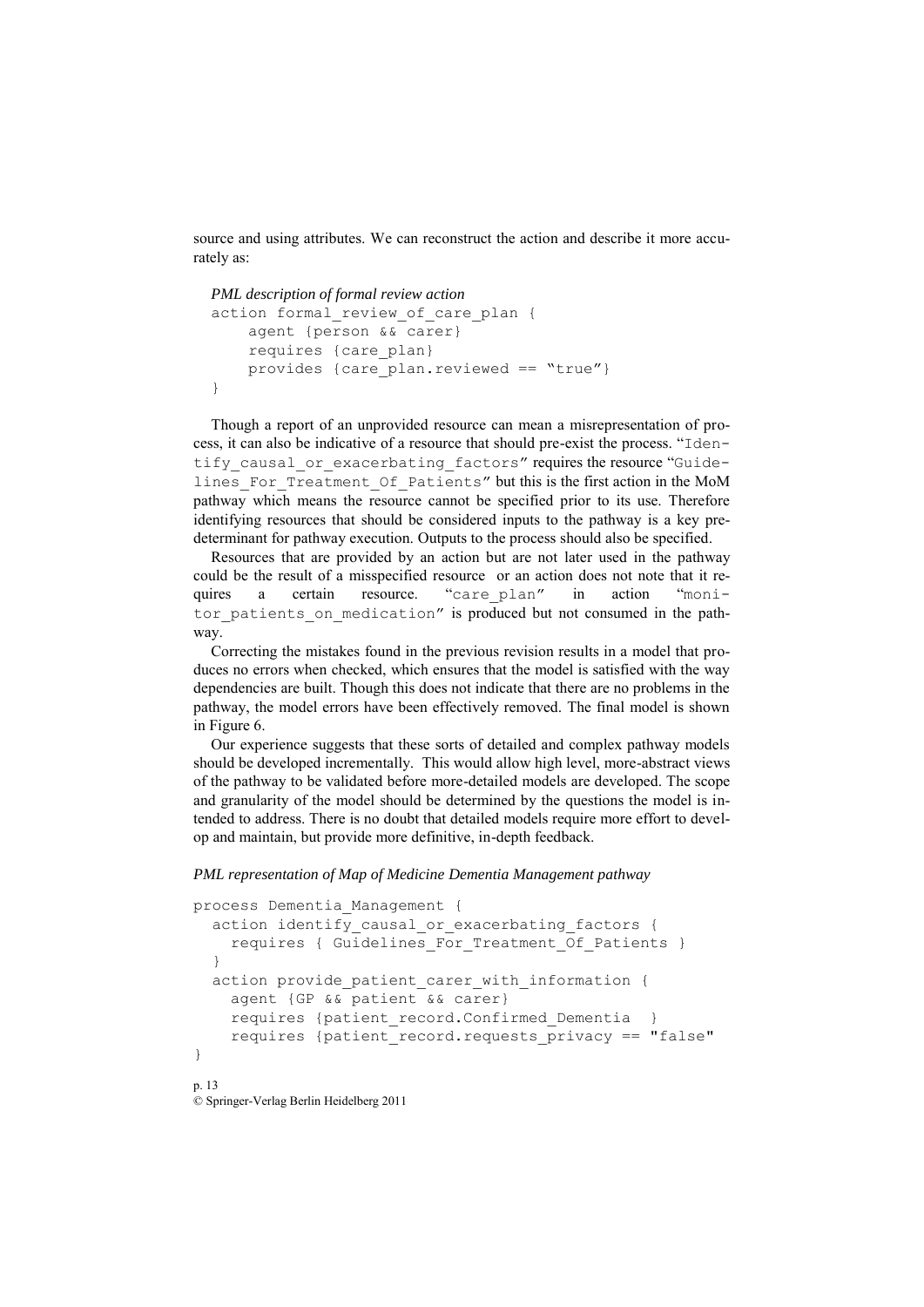```
p. 14
© Springer-Verlag Berlin Heidelberg 2011 
    provides { information to carer }
   } 
  action create treatment or care plan {
    agent {memory assessment service}
     agent {GP && clinical_psychologiest && nurses && oc-
cupational_therapists && phsiotherapists && 
speech and language therapists && social workers && vol-
untary organisation}
     requires { patient_history }
     provides { care_plan }
  } 
 action formal review of care plan {
     agent {person && carer}
    requires {care_plan}
   provides {care plan.review} /* XXX Maybe,
care plan.reviewed == "true" */ } 
 action assess carer needs {
    agent { carer}
   provides {care plan.respite care}
   } 
  branch {
   branch cognitive symptom mgt {
      action non medication interventions {
 provides {support for carer}
 provides {info about servicesAndInterventions}
 provides { (optional) cognitive simulation}
       } 
      action medication interventions {
 agent {specialist}
 agent {carer}
 requires {(intangible)carer view on patient condition }
 provides {prescription}
       } 
    } /* end of management of cognitive symptoms */
    branch non cognitive symptom mgt {
      action non medication interventions {
 agent {carer && patient}
 requires {(nontangible)non_cognitive_symptoms || (non-
tangible) challenging behaviour}
 provides {early assessment}
       } 
      action medication interventions {
 requires {(intangible) risk_of_harm_or_distress}
 provides {medication}
```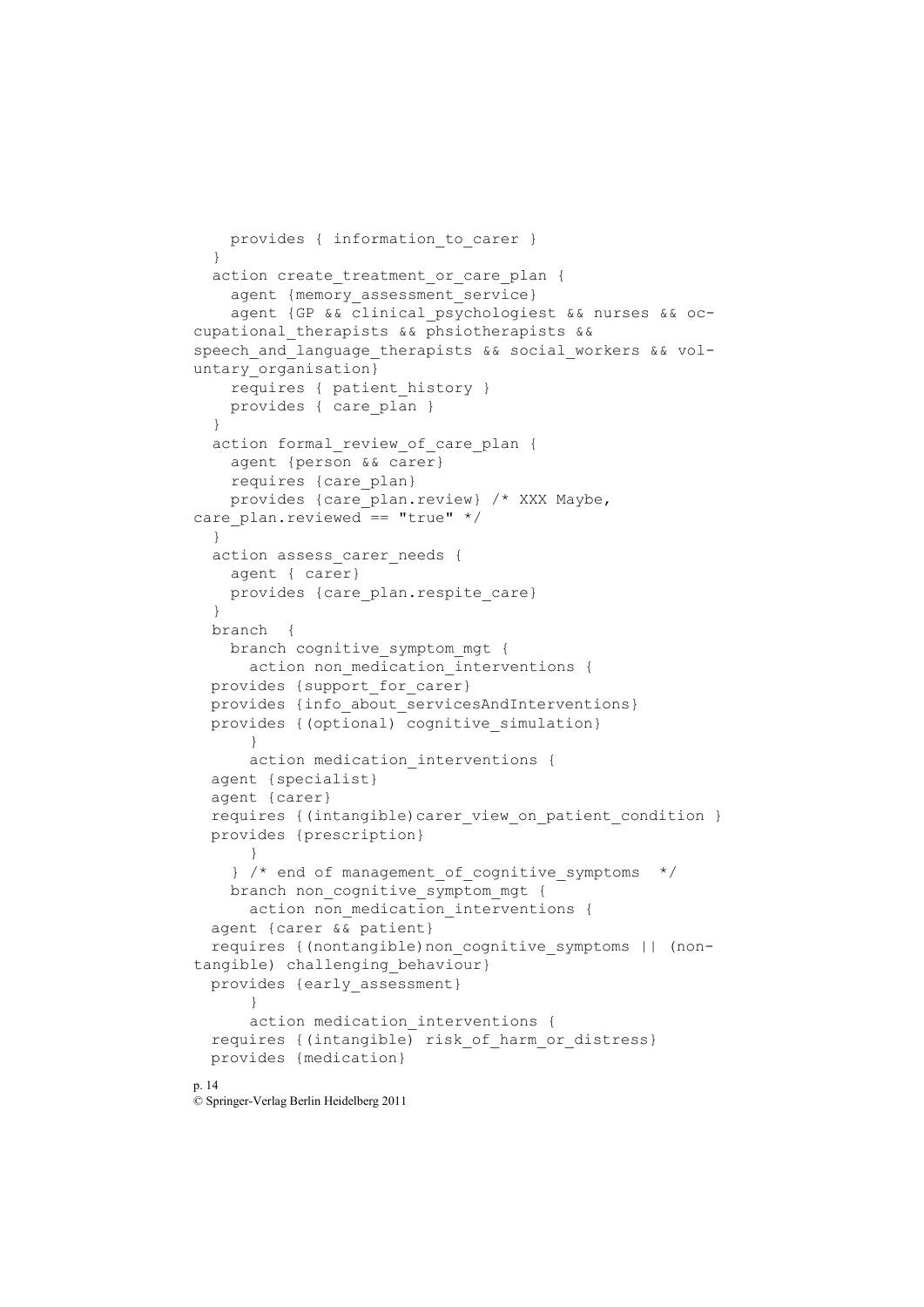```
p. 15
© Springer-Verlag Berlin Heidelberg 2011 
 } 
    } /* end of management of non cognitive symptoms */
   } /* end cognitive/non-cognitive symptoms branch */
  action obtain carers view {
     agent {carer}
    provides {(intangible) view on condition}
   } 
 action document symptoms {
     agent {patient}
   provides {patient record.symptoms}
   } 
   /* optional, if required */
 action assess behavioural disturbances {
    agent {patient}
    requires {(intangible) 
risk_of_behavioural_disturbance}
   provides {care plan.appropriate setting}
   } 
  branch {
     iteration {
      action record changes {
 agent {patient}
 provides {patient record.symptoms}
 provides {(optional) medication}
 } 
     } 
     iteration {
      action monitor patients on medication{
 agent {patient }
 provides { (optional) care plan.medication}
       } 
      action consider alt assessments {
 requires {patient_record.disability || pa-
tient record.sensory impairment | | pa-
tient_record.lingustic_problems || pa-
tient record.speech problems}
 provides {care plan.alternative assessment method}
       } 
     } 
     iteration {
       action manage_comorbidity {
  /*requires { }*/
 provides {comorbidity.depression}
 provides {comorbidity.psychosis}
 provides {comorbidity.delirium}
```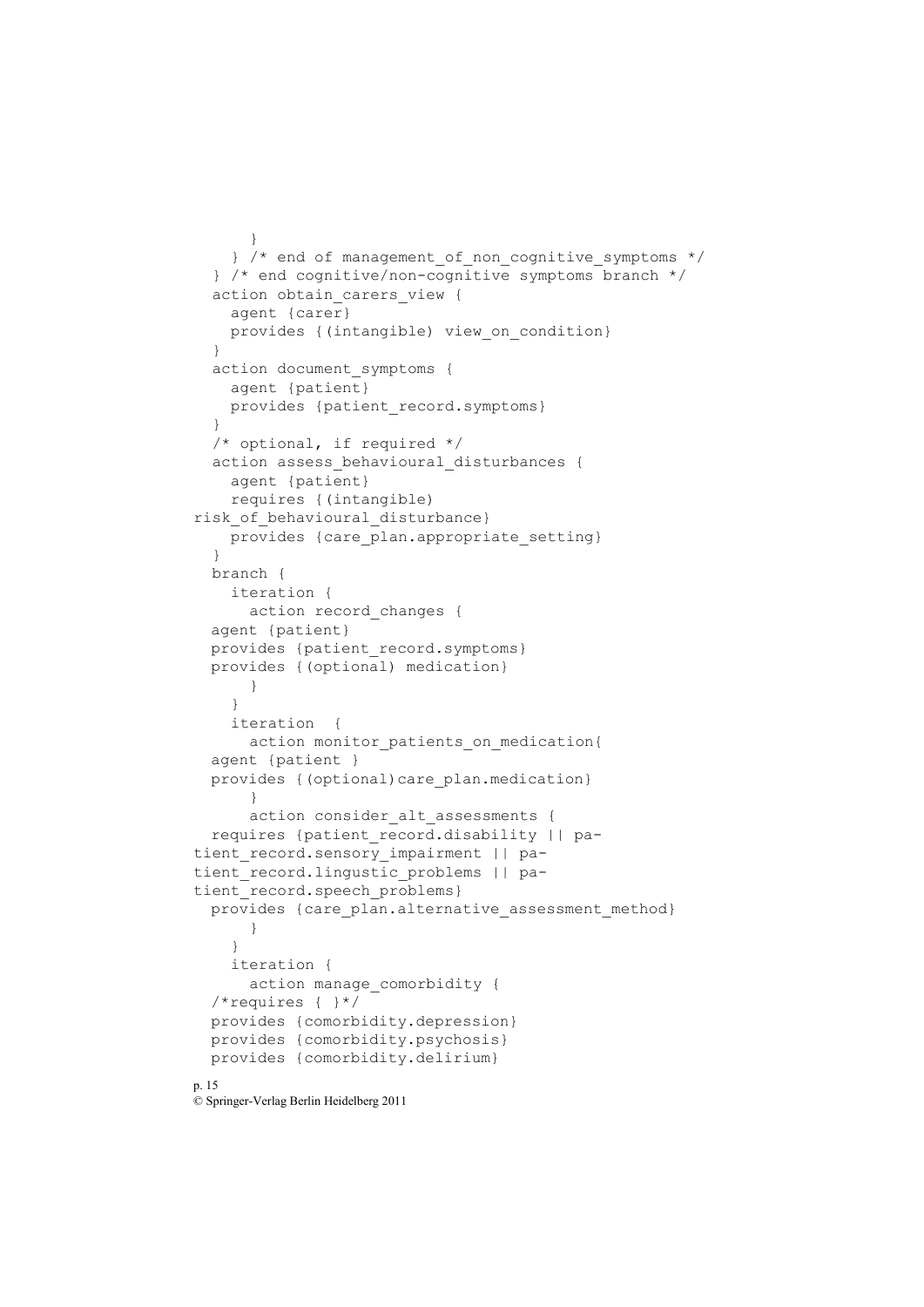```
provides {comorbidity.parkinsons_disease}
 provides {comorbidity.stroke}
      } 
     action psychosocial interventions {
 requires {comorbidity.depression || comorbidi-
ty.anxiety}
 agent {carer}
 } 
 } 
  } /* branch */
} /* process */
```
## **5 Conclusion**

The application of a low fidelity model does not seek to capture every detail and nuance of a knowledge-intensive process. Rather, it documents the major activities of a process, and the primary sequence in which they are performed. Our preliminary work offers considerable promise that low fidelity resource modelling approaches are very suited to modelling medical processes.

One of the benefits of a resource-flow approach is that you can ensure that each action's required resources are produced by some earlier action; otherwise, either there is a flaw in the model, or an input to the pathway. In the MoM we can assess were there cases where the natural-language description overlooked an action or failed to mention a resource that was required later in the pathway? This is one of the biggest benefits of creating formal models: they force a certain level of rigor and therefore examination that could otherwise cause flaws to be overlooked.

## **5.1 Future Work**

By adopting a process modelling approach developed for the software development domain, we have described an approach for care pathway modelling. This approach to pathway modelling needs further evaluation with some optimisation for the health domain.

We will look at applying it to a large scale critical process from the medical domain. Currently we are involved in modelling dementia pathways, initially looking at clinical guideline based pathways by NICE [19] and Map of Medicine [18].

Other interesting issues include how to maintain coherence between the actual pathway and the pathway model. Medical guidelines change frequently, however, so at least the generic versions of these models would need to be updated regularly and then re-customized. Related questions revolve around the customization of the care pathways and the degree to which each local setting has to create custom pathways. In theory, for well-designed pathway models, the customization of a general pathway to a particular hospital setting should mostly involve changes to the low-level pathway steps.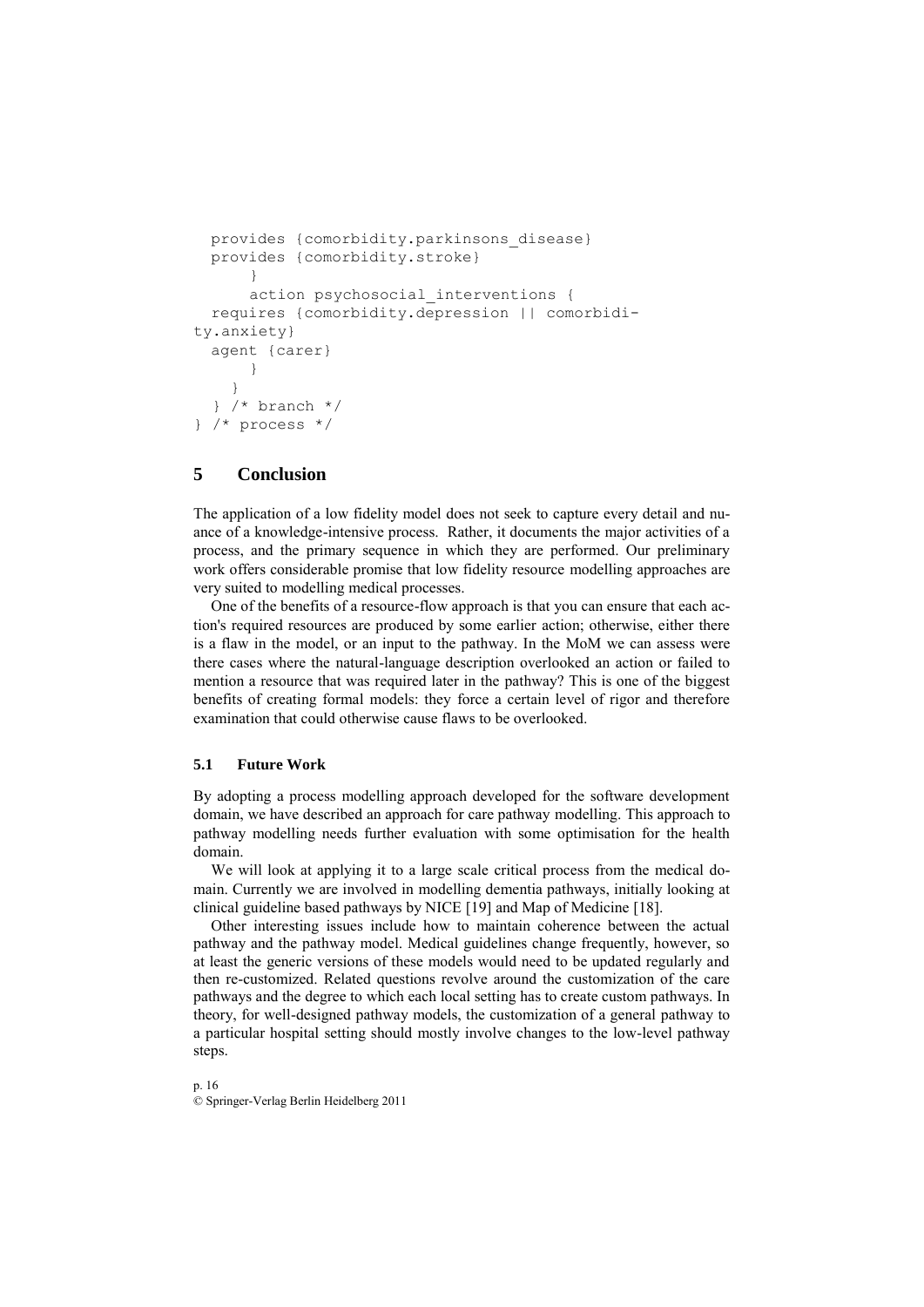## **5.2 Acknowledgements**

This work was partially supported by ARCH – Applied Research in Connected Health funded by Enterprise Ireland, IDA Ireland and by Science Foundation Ireland grant 10/CE/I1855. Many thanks to Sinead O'Mahony for proof reading and suggested improvements.

# **6 References**

- 1. Caulfield, B.M., Donnelly, S.C.: What is Connected Health and why will it change your practice? Qjm Mon. J. Assoc. Physicians. (2013).
- 2. O'Leary, P., Buckley, P., Richardson, I.: Modelling Care Pathways in a Connected Health Setting. Presented at the Third International Symposium on Foundations of Health Information Engineering and Systems , Macau August 21 (2013).
- 3. Modeling language, http://en.wikipedia.org/w/index.php?title=Modeling\_language&oldid=54703050 8, (2013).
- 4. OMG Unified Modeling LanguageTM (OMG UML), http://www.omg.org/spec/UML/2.4.1/.
- 5. Kurt, J.: Coloured Petri Nets: Basic Concepts, Analysis Methods and Practical Use. Springer (1996).
- 6. Wise, A.: Little-JIL 1.5 Language Report. Department of Computer Science, University of Massachusetts (2006).
- 7. Noll, J., Scacchi, W.: Specifying process-oriented hypertext for organizational computing. J. Netw. Comput. Appl. 24, 39–61 (2001).
- 8. Atkinson, D.C., Noll, J.: Automated validation and verification of process models. Proceedings of the 7th IASTED International Conference on Software Engineering and Applications (2003).
- 9. Klingler, C.D., Nevaiser, M., Marmor-Squires, A., Lott, C.M., Rombach, H.D.: A case study in process representation using MVP-L. ', Proceedings of the Seventh Annual Conference on Computer Assurance, 1992. COMPASS '92. 'Systems Integrity, Software Safety and Process Security: Building the System Right. pp. 137–146 (1992).
- 10. Junkermann, G., Peuschel, B., Schäfer, W., Wolf, S.: Merlin: Supporting Cooperation in Software Development through a Knowledge-based Environment. Software Process Modelling and Technology. pp. 103–129. John Wiley & Sons Inc (1994).
- 11. Aalst, W.V.D., Hee, K.M. van: Workflow Management: Models, Methods, and Systems. MIT Press (2004).
- 12. Gooch, P., Roudsari, A.: Computerization of workflows, guidelines, and care pathways: a review of implementation challenges for process-oriented health information systems. J. Am. Med. Inform. Assoc. 18, 738–748 (2011).

p. 17

<sup>©</sup> Springer-Verlag Berlin Heidelberg 2011